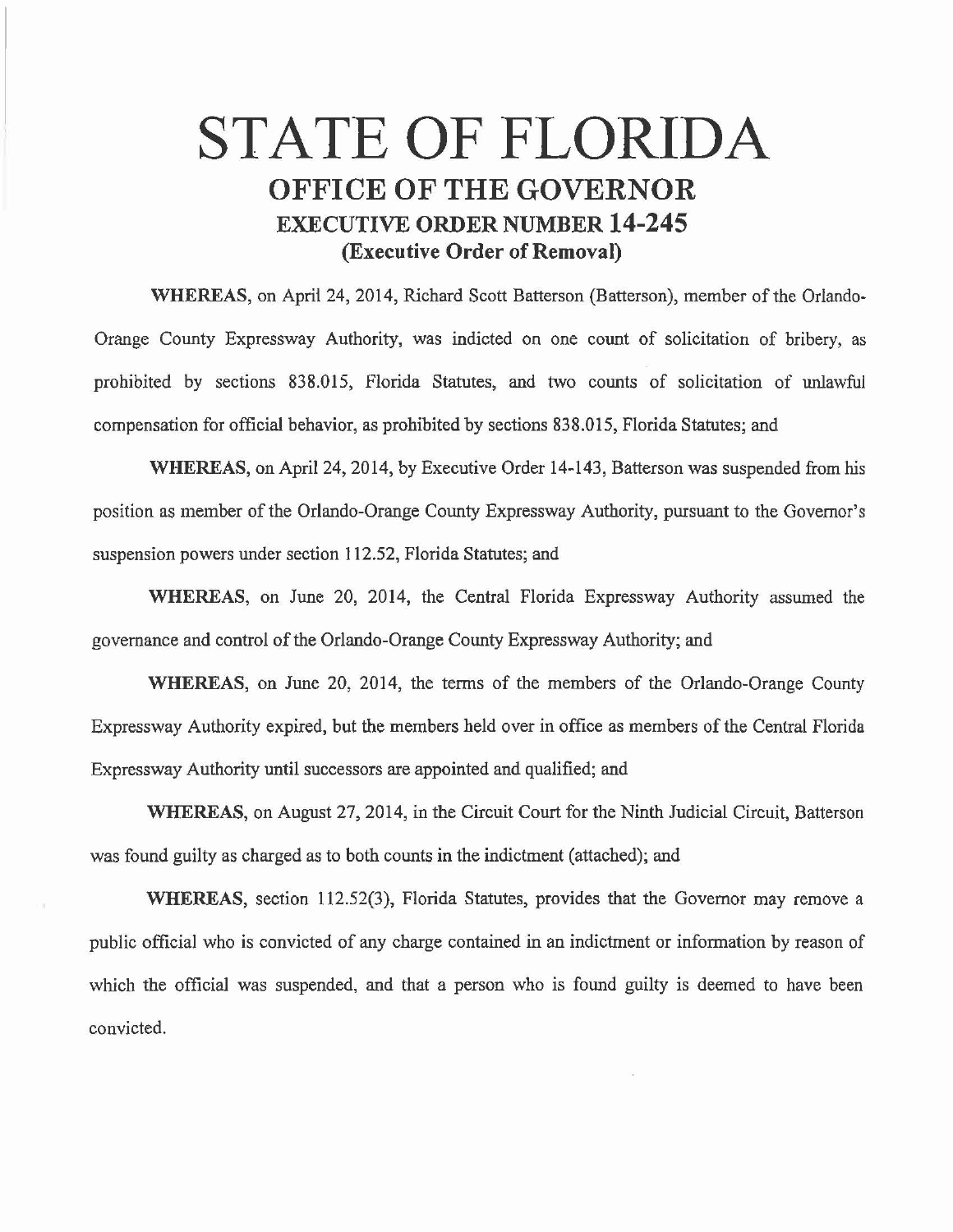**NOW, THEREFORE, I, RICK SCOTT,** Governor of Florida, pursuant to section 112.52,

Florida Statutes, issue the following executive order, effective immediately:

Richard Scott Batterson is hereby removed from public office as member of the Central Florida Expressway Authority.



IN TESTIMONY WHEREOF, I have hereunto set my hand and have caused the Great Seal of the State of Florida to be affixed at Tallahassee, this 29th day of August, 2014.

RICK SCOTT, GOVERNOR

ATTEST:

**SECRE ARY O** 

**r** - 62 3N  $\overline{\overline{\phantom{a}}}\hspace{0.1cm}$  $rac{D}{\mathcal{X}}$ **0** ڝۣ  $25$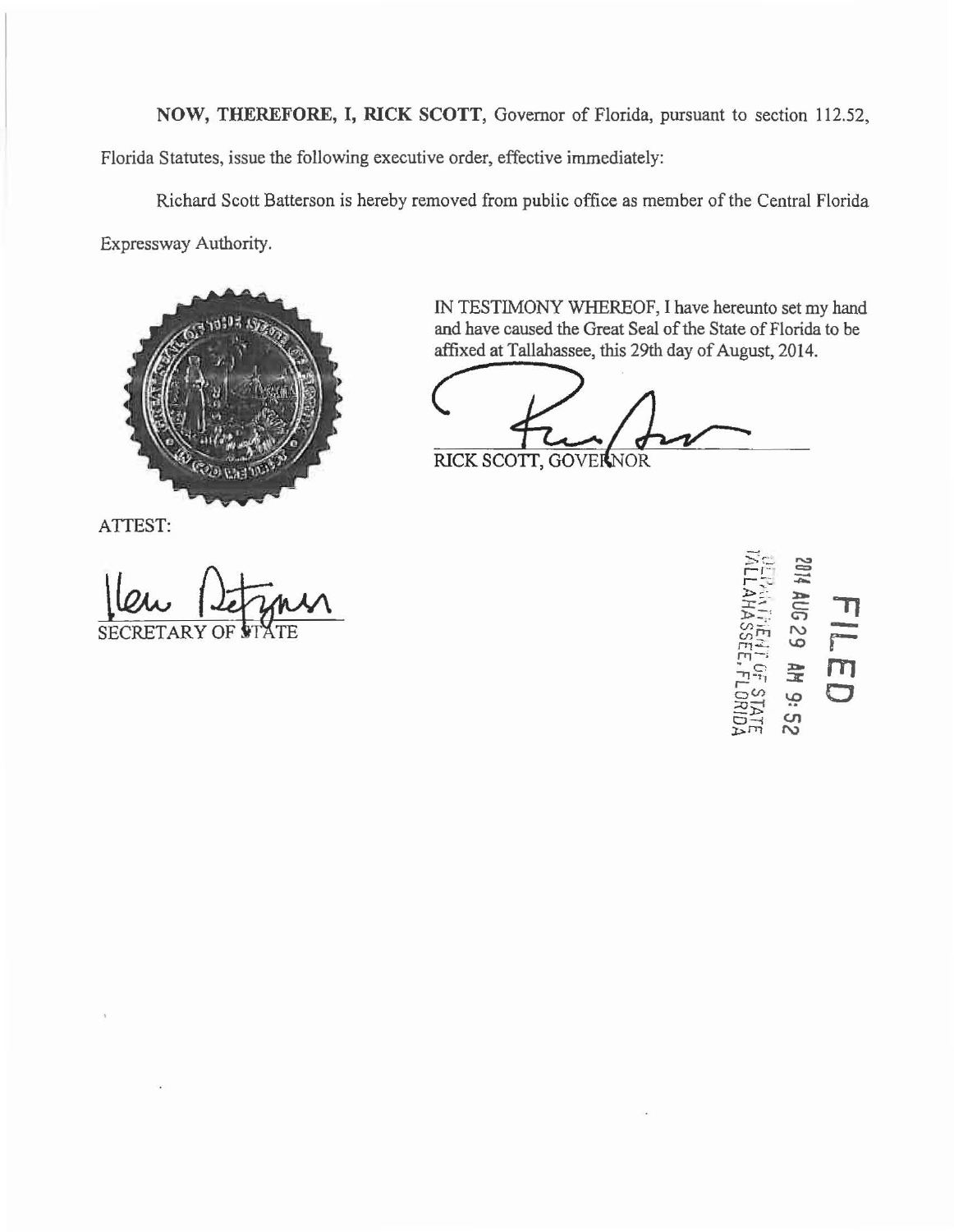In the Circuit Court of the Ninth Judicial Circuit, in and for Orange County, Florida

Division: Div 14

Case No: 2014-CF-005361-A-O

State of Florida,

Plaintiff,

VS.

RICHARD SCOTT BATfERSON Defendant.

Date of birth: 4/12/1976

Charged with:

- 1. BRIBERY (SOLICITATION or REQUEST) BY A PUBLIC SERVANT
- 2. UNLAWFUL COMPENSATION FOR OFFICIAL BEHAVIOR (SOLICITATION or REQUEST) (PERFORMANCE OF DUTY)

|                                                                                                                                                                                      |                        | <b>SETTING / RESET NOTICE</b> |                                                                                                            |                                   |
|--------------------------------------------------------------------------------------------------------------------------------------------------------------------------------------|------------------------|-------------------------------|------------------------------------------------------------------------------------------------------------|-----------------------------------|
| RICHARD SCOTT BATTERSON was present                                                                                                                                                  |                        |                               |                                                                                                            |                                   |
| Counsel: AMY TINGLEY was present                                                                                                                                                     |                        |                               |                                                                                                            |                                   |
| Asst State Attorney Present: DIV. 14 - BARRA / WALSH                                                                                                                                 |                        |                               |                                                                                                            |                                   |
| Plea: Not Guilty/Deny, Not Guilty/Deny                                                                                                                                               |                        |                               |                                                                                                            |                                   |
| <b>Hearing Type</b>                                                                                                                                                                  | Judge                  | Date                          | Time                                                                                                       | Location                          |
| Sentencing                                                                                                                                                                           | Davis,<br>Jenifer<br>M | 10/17/2014                    | 09:30 AM                                                                                                   | Room 12-A<br>On The 12th<br>Floor |
| dant remanded to mustedy.<br>DEFENDANT TO BE<br>HELD ON A \$0 BOND<br><b>STATUS PENDING</b><br><b>SENTENCING</b><br>Orange Counly Courthouse: 425 N Orange Avenue, Orlando, FL 32801 |                        |                               |                                                                                                            |                                   |
| <b>Court Minutes</b><br>Defendant Found Guilty as charged as to both<br>counts<br>Minutes Jury<br><b>Court Minutes</b><br>Pre-Sentence Investigation Ordered                         |                        |                               | by Sworn Petit Jury.                                                                                       |                                   |
|                                                                                                                                                                                      |                        | Honorable Judge:              | DONE, ORDERED, AND FILED in Open Court<br>in Orange County, Florida on August 27, 2014.<br>denifer M Davis |                                   |

Page 1 of 2 August 27, 2014